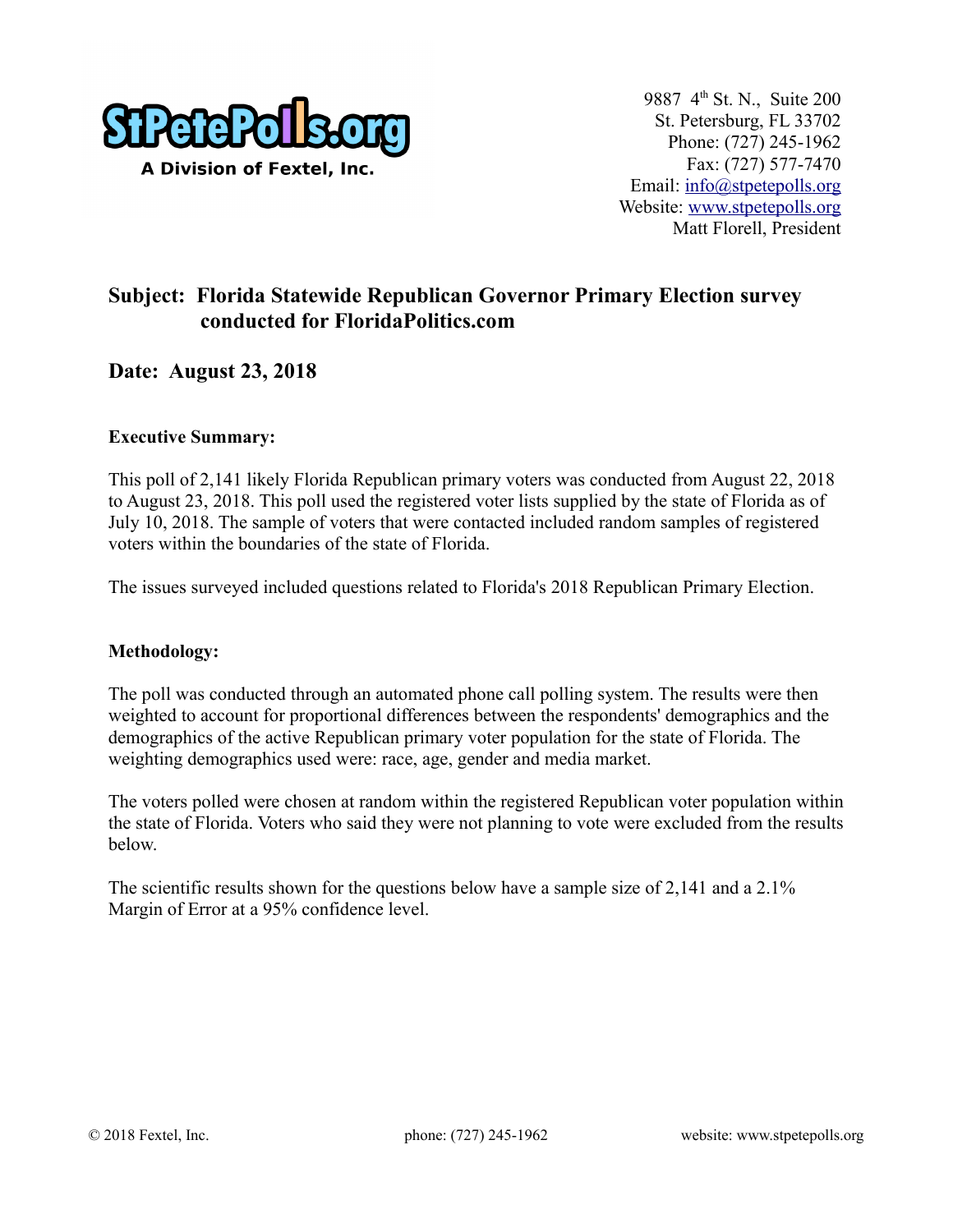# **Respondents' Demographics:**

Here is a summary of the demographic breakdown of the Registered Republican party voters who responded to this survey:

| Race Breakdown:                |         |
|--------------------------------|---------|
| White, Not Hispanic 1858 =     | 86.8%   |
| Black, Not Hispanic 26 =       | 1.2%    |
| Asian or Pacific Islander 36 = | 1.7%    |
| Hispanic 190 =                 | $8.9\%$ |
| Other or Unknown $31 =$        | 1.4%    |
| <b>Gender Breakdown:</b>       |         |
| Male 1023<br>$\equiv$          | 47.8%   |
| Female 1105 =                  | 51.6%   |
| Age Breakdown:                 |         |
| 18 to 29 $80 =$                | $3.7\%$ |
| 30 to 49 $312 =$               | 14.6%   |
| 50 to 69 $879 =$               | 41.1%   |
| 70 and up $870 =$              | 40.6%   |
| Media Market Breakdown:        |         |
| Pensacola 98 =                 | 4.6%    |
| Panama City 46 =               | 2.1%    |
| Tallahassee $51 =$             | $2.4\%$ |
| Jacksonville 286 =             | 13.4%   |
| Gainesville 43 =               | $2.0\%$ |
| Orlando $448 =$                | 20.9%   |
| Tampa $543 =$                  | 25.4%   |
| West Palm Beach 206 =          | $9.6\%$ |
| Fort Myers $172 =$             | $8.0\%$ |
| Miami $248 =$                  | 11.6%   |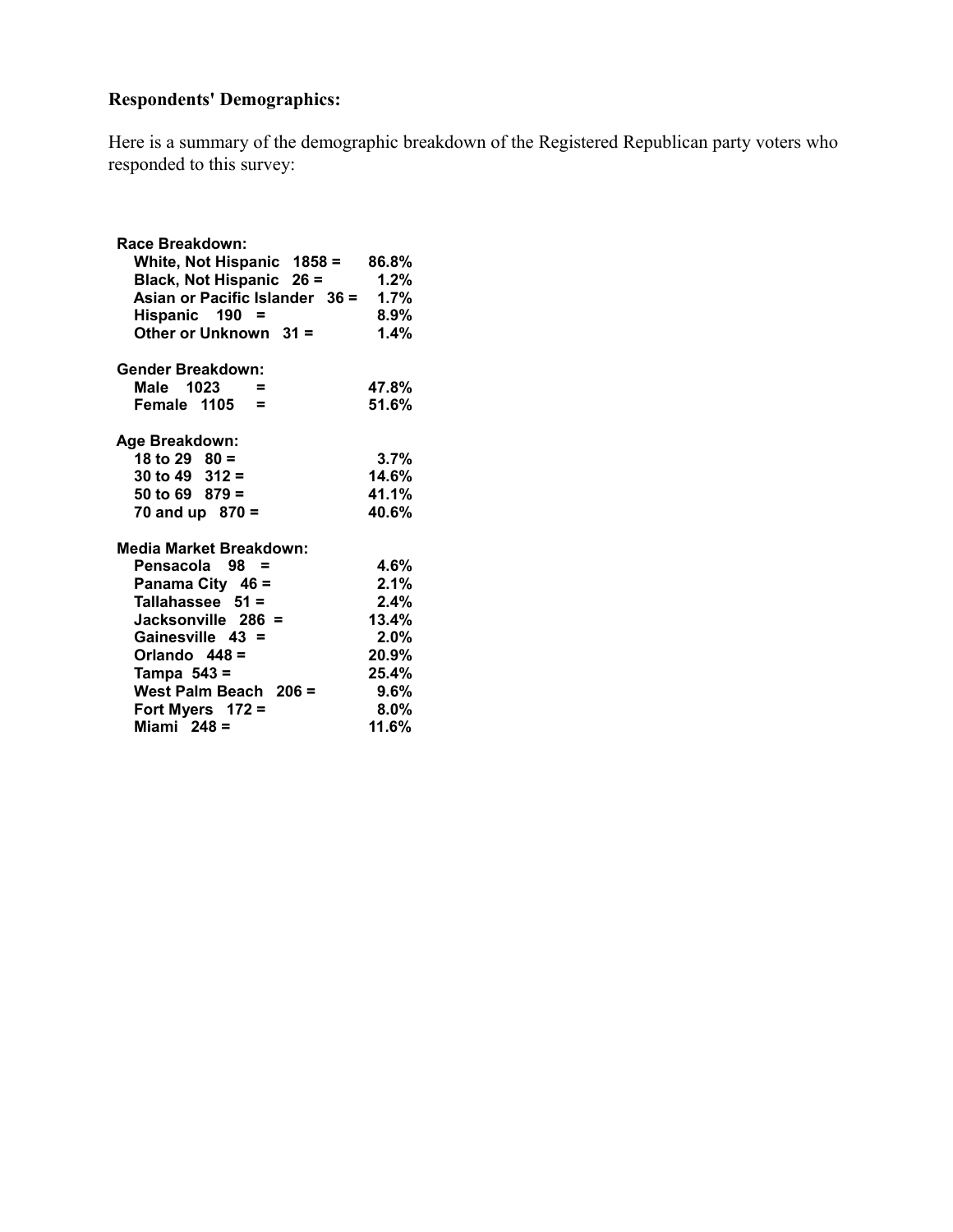## **Summary of Scientific Results:**

**In the Republican primary race for Governor, who would you vote for: Ron DeSantis, Adam Putnam or Bob White?** 

|               | <b>TOTAL</b> | <b>ALREADY VOTED</b> | <b>PLAN TO VOTE</b> |
|---------------|--------------|----------------------|---------------------|
| Ron Desantis: | 55.5%        | 59.5%                | 53.0%               |
| Adam Putnam:  | 33.2%        | 32.9%                | 33.4%               |
| Bob White:    | $3.2\%$      | $3.2\%$              | $3.2\%$             |
| Undecided:    | 8.1%         | $4.4\%$              | 10.3%               |

## **Have you already voted or do you plan to vote in the upcoming Republican Primary Election?**

| Already voted: | 38.0% |
|----------------|-------|
| Plan to vote:  | 62.0% |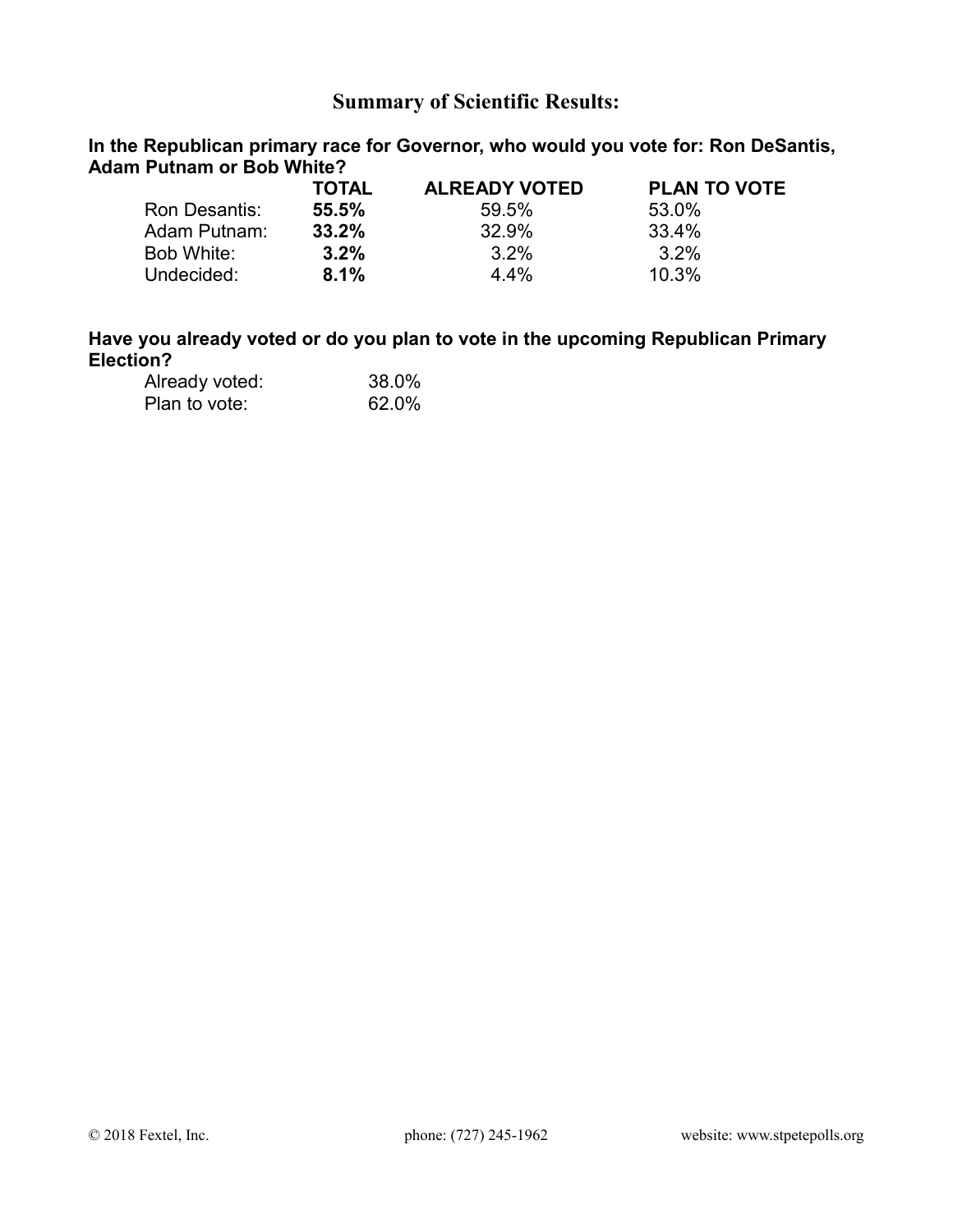### **Detailed Results with Demographic Breakdowns for Each Question: In the Republican primary race for Governor, who would you vote for: Ron DeSantis, Adam Putnam or Bob White?**

|               | <b>TOTAL</b> | <b>ALREADY VOTED</b> | <b>PLAN TO VOTE</b> |
|---------------|--------------|----------------------|---------------------|
| Ron Desantis: | 55.5%        | 59.5%                | 53.0%               |
| Adam Putnam:  | 33.2%        | 32.9%                | 33.4%               |
| Bob White:    | $3.2\%$      | $3.2\%$              | $3.2\%$             |
| Undecided:    | 8.1%         | $4.4\%$              | 10.3%               |
|               |              |                      |                     |

Non-Weighted Results and Demographic Breakdowns:

| <b>DeSantis:</b>                       | 55.5% |              |       |           |       |            |       |
|----------------------------------------|-------|--------------|-------|-----------|-------|------------|-------|
| Putnam:                                | 33.2% |              |       |           |       |            |       |
| White:                                 | 3.2%  |              |       |           |       |            |       |
| Undecided:                             | 8.1%  |              |       |           |       |            |       |
|                                        |       |              |       |           |       |            |       |
| Race Breakdown:                        |       |              |       |           |       |            |       |
| White, Not Hispanic 1858 responses     |       |              |       |           |       |            |       |
| <b>DeSantis:</b>                       | 54.4% | Putnam:      | 34.9% | White:    | 3.2%  | Undecided: | 7.5%  |
| <b>Black, Not Hispanic</b>             |       | 26 responses |       |           |       |            |       |
| DeSantis: 73.1%                        |       | Putnam:      | 11.5% | White: 0% |       | Undecided: | 15.4% |
| Asian or Pacific Islander 36 responses |       |              |       |           |       |            |       |
| DeSantis: 47.2%                        |       | Putnam:      | 30.6% | White:    | 11.1% | Undecided: | 11.1% |
| Hispanic 190 responses                 |       |              |       |           |       |            |       |
| <b>DeSantis:</b>                       | 64.7% | Putnam:      | 21.1% | White:    | 3.2%  | Undecided: | 11.1% |
| Other or Unknown 31 responses          |       |              |       |           |       |            |       |
| DeSantis:                              | 58.1% | Putnam:      | 25.8% | White: 0% |       | Undecided: | 16.1% |
|                                        |       |              |       |           |       |            |       |
| <b>Gender Breakdown:</b>               |       |              |       |           |       |            |       |
| Male 1023 responses                    |       |              |       |           |       |            |       |
| <b>DeSantis:</b>                       | 54.5% | Putnam:      | 33.5% | White:    | 3.6%  | Undecided: | 8.3%  |
| Female 1105 responses                  |       |              |       |           |       |            |       |
| <b>DeSantis:</b>                       | 56.4% | Putnam:      | 32.9% | White:    | 2.8%  | Undecided: | 8.0%  |
|                                        |       |              |       |           |       |            |       |
| Age Breakdown:                         |       |              |       |           |       |            |       |
| 18 to 29 80 responses                  |       |              |       |           |       |            |       |
| <b>DeSantis:</b>                       | 52.5% | Putnam:      | 36.2% | White:    | 3.8%  | Undecided: | 7.5%  |
| 30 to 49 312 responses                 |       |              |       |           |       |            |       |
| <b>DeSantis:</b>                       | 51.3% | Putnam:      | 36.2% | White:    | 3.8%  | Undecided: | 8.7%  |
| 50 to 69 879 responses                 |       |              |       |           |       |            |       |
| <b>DeSantis:</b>                       | 56.3% | Putnam:      | 34.0% | White:    | 3.3%  | Undecided: | 6.4%  |
| 70 and up 870 responses                |       |              |       |           |       |            |       |
| <b>DeSantis:</b>                       | 56.4% | Putnam:      | 31.0% | White:    | 2.9%  | Undecided: | 9.7%  |
|                                        |       |              |       |           |       |            |       |
| <b>Media Market Breakdown:</b>         |       |              |       |           |       |            |       |
| Pensacola 98 responses                 |       |              |       |           |       |            |       |
| <b>DeSantis:</b>                       | 59.2% | Putnam:      | 27.6% | White:    | 3.1%  | Undecided: | 10.2% |
| Panama City 46 responses               |       |              |       |           |       |            |       |
| <b>DeSantis:</b>                       | 50.0% | Putnam:      | 32.6% | White:    | 0%    | Undecided: | 17.4% |
| Tallahassee 51 responses               |       |              |       |           |       |            |       |
| <b>DeSantis:</b>                       | 39.2% | Putnam:      | 47.1% | White:    | 7.8%  | Undecided: | 5.9%  |
| Jacksonville 286 responses             |       |              |       |           |       |            |       |
| DeSantis: 52.8%                        |       | Putnam:      | 37.8% | White:    | 2.4%  | Undecided: | 7.0%  |
| Gainesville 43 responses               |       |              |       |           |       |            |       |
| <b>DeSantis:</b>                       | 58.1% | Putnam:      | 32.6% | White:    | $0\%$ | Undecided: | 9.3%  |
| Orlando 448 responses                  |       |              |       |           |       |            |       |
| <b>DeSantis:</b>                       | 52.0% | Putnam:      | 34.8% | White:    | 4.5%  | Undecided: | 8.7%  |
| Tampa 543 responses                    |       |              |       |           |       |            |       |
| <b>DeSantis:</b>                       | 47.3% | Putnam:      | 43.3% | White:    | 2.9%  | Undecided: | 6.4%  |
| West Palm Beach 206 responses          |       |              |       |           |       |            |       |
| DeSantis: 61.7%                        |       | Putnam:      | 26.7% | White:    | 1.9%  | Undecided: | 9.7%  |
| Fort Myers 172 responses               |       |              |       |           |       |            |       |
| <b>DeSantis:</b>                       | 65.7% | Putnam:      | 22.7% | White:    | 3.5%  | Undecided: | 8.1%  |
| Miami 248 responses                    |       |              |       |           |       |            |       |
| <b>DeSantis:</b>                       | 73.0% | Putnam:      | 15.3% | White:    | 3.6%  | Undecided: | 8.1%  |
|                                        |       |              |       |           |       |            |       |